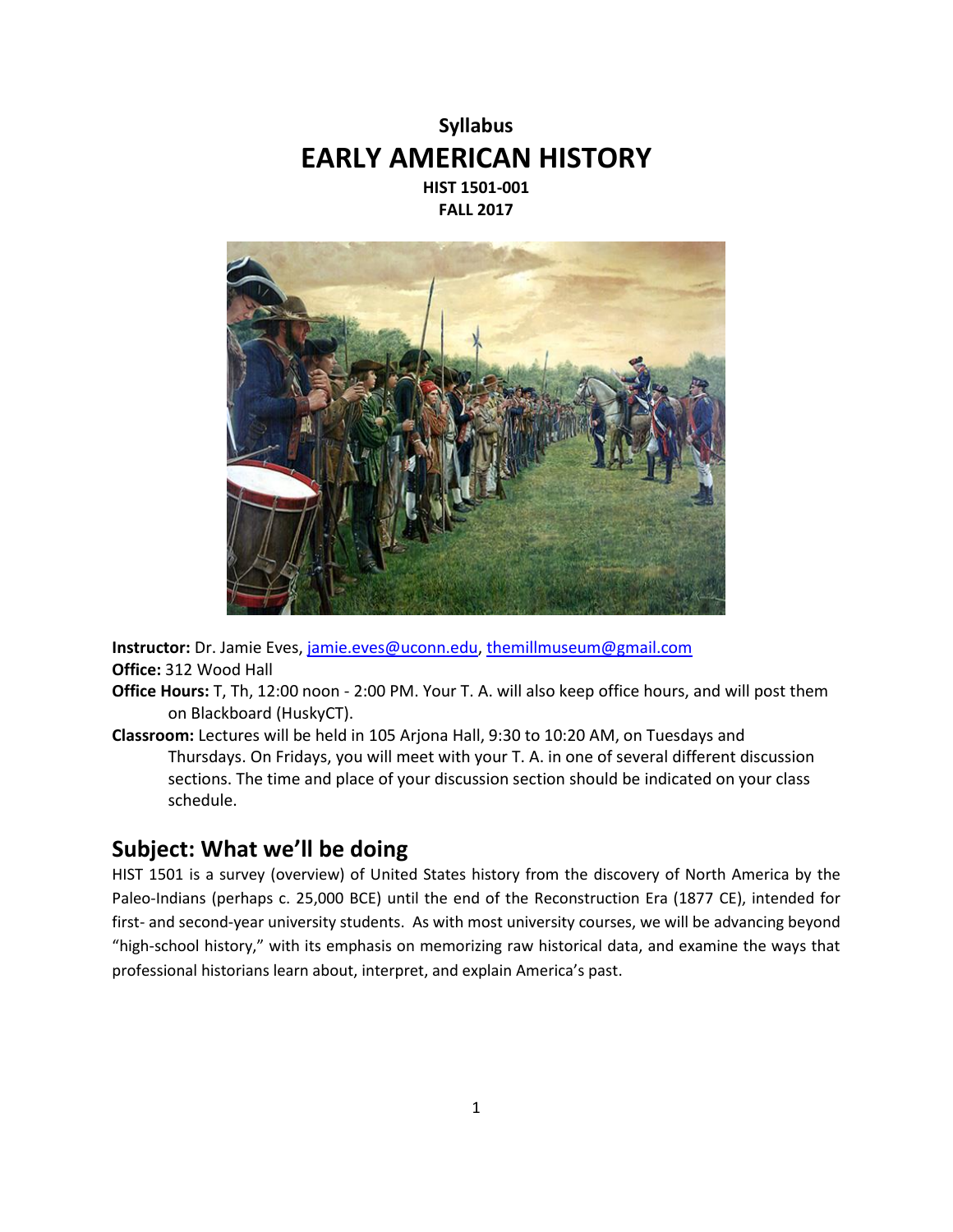# **Objectives: What you'll get out of this**

**1. A structure of early American history:** For those of you who did not learn it in high school (or for those of you who learned it, but subsequently forgot it), HIST 1501 will provide you with the basic structure of American History up to 1877.

**2. Theoretical tools to help you interpret early American history:** Data (facts) are pretty much useless unless you can interpret (analyze) them to figure out what they mean. HIST 1501 will expose you to ways that trained historians have interpreted early American history, and teach you the difference between a fact and an interpretation, and between an interpretation and an opinion. It will also challenge you to evaluate standard interpretations, and to develop new interpretations of your own. Most of what we will do in class is intended to meet this objective. So, let's give you your first lesson:

(a) *Fact:* George Washington (President of the United States,

1788-1796) declined to run

for a third four-year term as President.

(b) *Interpretation:* By declining to run for a third term as President, Washington set a precedent that, in effect, prevented the kind of presidents-for-life that have ruled as dictators in many other post-revolutionary countries.



**4. Meet requirements:** HIST 1501 meets several important University

and/or major requirements. It also meets the State of Connecticut requirement for a U. S. History survey course for public school teacher certification.

**5. Preparation for future study:** HIST 1501 will prepare you for the further study of early American history, whether as a student in advanced courses here at the University or on your own.

**6. Learning to think and behave like a professional:** HIST 1501 will introduce you to the ways that professional historians practice their discipline. To this end, I will be requiring you to do certain things the way that professionals do them, such as (for example) typing (rather than handwriting) your take-home assignments.

# **Method: How all this happens**

To achieve these outcomes, we will use a variety of learning strategies, including analytical lectures, narrative lectures (storytelling), guided discussions, reading and reflecting on the interpretations of academic historians, examining primary sources, completing weekly assignments, writing in-class essay exams, and writing take-home papers. The reason for using multiple strategies is that not everyone learns things the same way. Some of you will respond best to discussions, others to lectures, and yet others to rolling up your sleeves and writing your own interpretations. Using a variety of methods gives all of you a chance to learn.

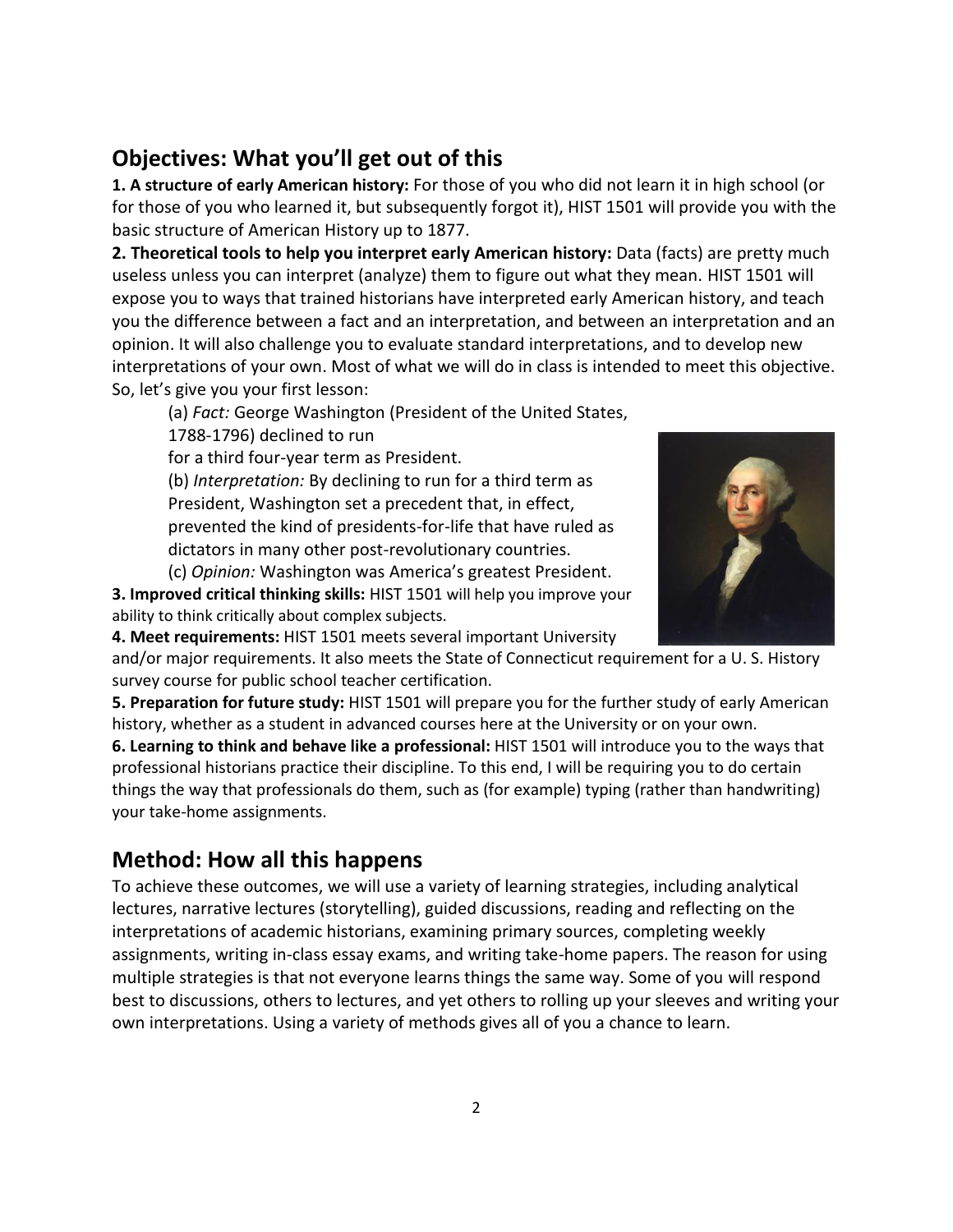On Tuesdays and Thursdays, the entire class will meet together. I will present broad overviews, using empirical data to argue for (or against) various historical interpretations. I have not assigned a narrative text to go along with these "lectures" (or stories, if you will), because narrative texts are very expensive and – truth to tell – most students don't bother to read them, anyway. But that means that if you miss class, you miss important material. Missing important material almost always has an impact on students' grades. (And by the way, any student who asks me, "Did we do anything important in the class I missed?" will earn a withering stare, the reply "Everything we do in class is important," and a letter-grade deduction.)



On Fridays, you will meet in separate discussion groups with your T. A. (teaching assistant). These Friday discussions will be built around specific reading assignments that will be either posted on Blackboard (HuskyCT), or which you can look up using an online tool called JSTOR. (Your T. A. will teach you how to use JSTOR.) You will hand in a take-home assignment at each Friday discussion, designed to prepare you to participate in the class conversation. The T. A.'s are senior graduate students in the University's History Department, and consequently are trained historians. They know their stuff.

The T. A.'s will be the grading all assignments and exams.

By listening and taking notes in class, participating in class discussions, completing the reading assignments on time, handing in the writing assignments on the days they are due, and thinking critically about the material, you will be prepared to make active, informed, and thoughtful contributions – both verbally and in writing – skills that will serve you throughout your study at the University, and beyond.

## **Required readings: The tools we'll use to do this**

There are no textbooks for this course. Instead, the following readings are available on Blackboard (HuskyCT) or JSTOR.

- 1. *Mashantucket Pequot Museum and Research Center: History and Culture E-Book*, pp. 5-39
- 2. "A History of Jamestown," including video "Merchants of Virginia," <http://www.historyisfun.org/jamestown-settlement/history-jamestown/>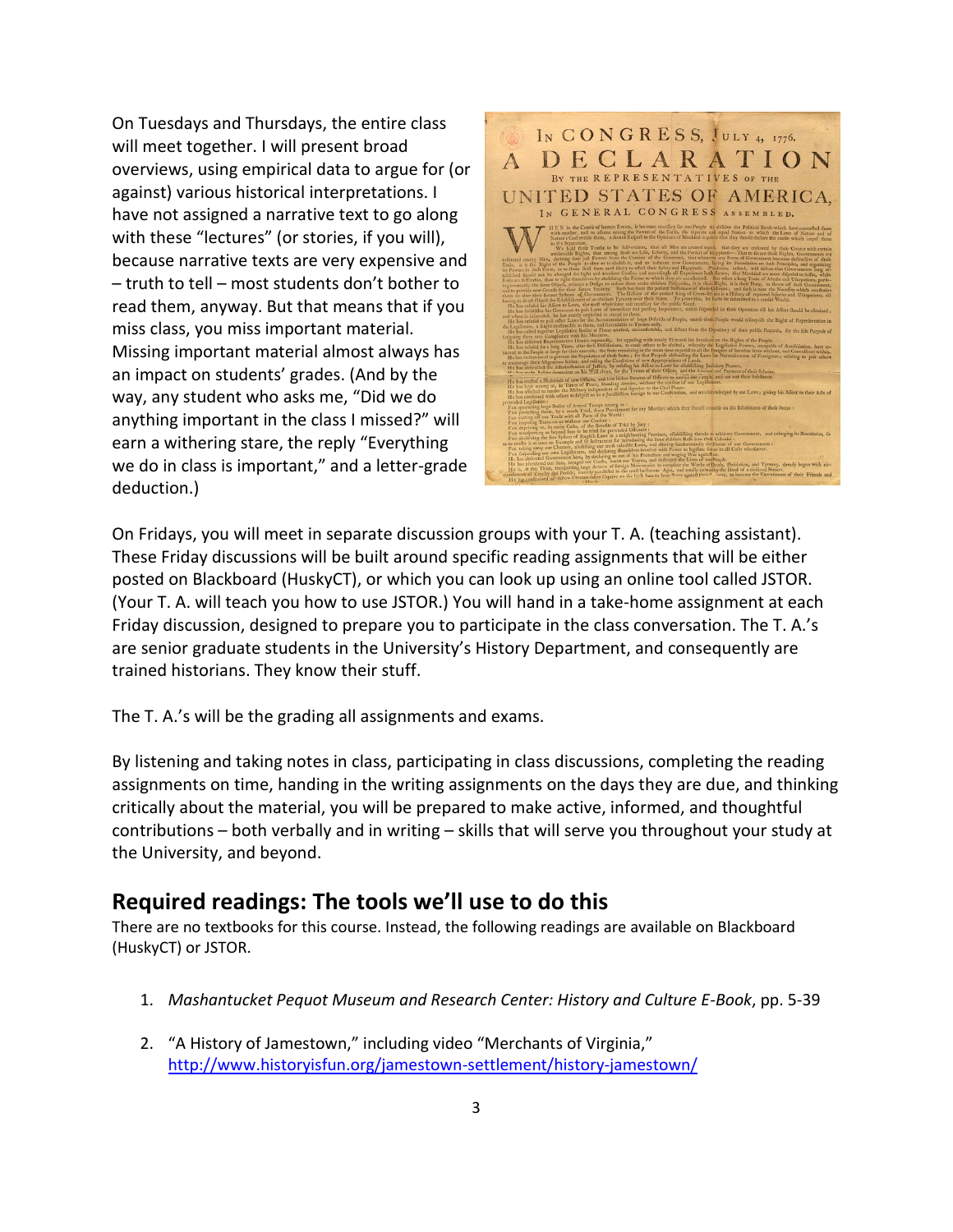- 3. Mayflower Compact
- 4. John Winthrop, "A Model of Christian Charity"
- 5. Anne Bradstreet, "Dialog Between Old England and New"
- 6. J. Hector St. John de Crevecoeur, *Letters from an American Farmer*, Letter III, "What Is an American?" <http://xroads.virginia.edu/~HYPER/CREV/letter03.html>
- 7. Declaration of Independence
- 8. Articles of Confederation
- 9. Joel Perlmann, et al., "Literacy, Schooling, and Teaching Among New England Women, 1730- 1820" (1997) – JSTOR
- 10. James Fennimore Cooper, *The Pioneers* (excerpt)
- 11. Nathaniel Hawthorne, *The House of the Seven Gables* (excerpt)
- 12. Lydia Maria Child, "Home and Politics"
- 13. Jamie H. Eves, *A Valley White with Mist: Settlers, Nature, and Culture in a North Woods River Valley, 1800-70* (2005) (excerpt)
- 14. Declaration of Sentiments
- 15. Tables: Industrialization in the Antebellum North
- 16. Harriet Hanson Robinson, *Loom and Spindle*  (excerpts)
- 17. Harriet Jacobs, *Incidents in the Life of a Slave Girl* (excerpts)
- 18. Abraham Lincoln, "Gettysburg Address"
- 19. Abraham Lincoln, "Second Inaugural Address"

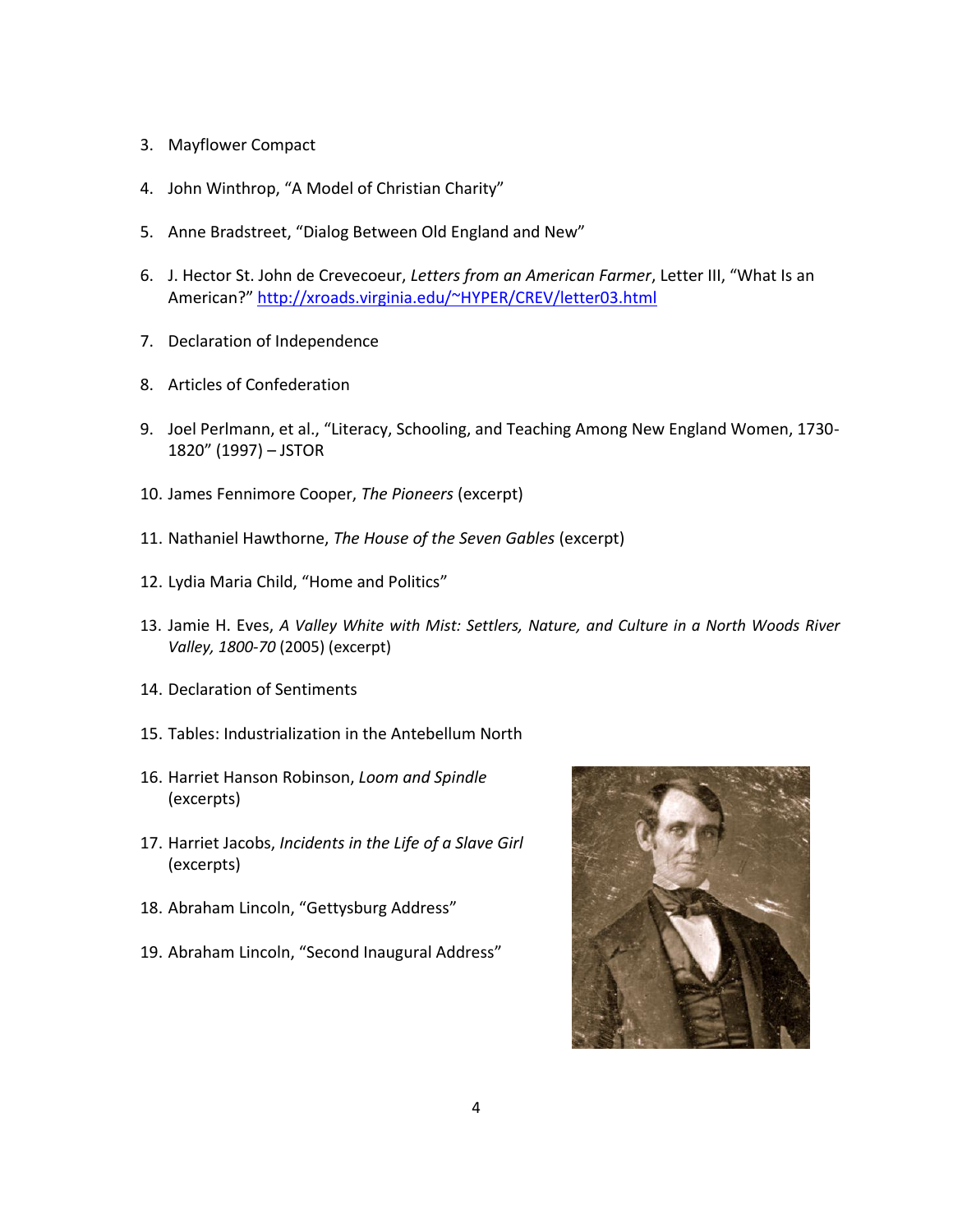# **Practice and assessment: Helping you test yourself and improve**

## *Class participation (10%)*

You will actively participate in class discussions. Participation is worth 10% of your grade, and will be based on both the quantity and quality of your verbal comments. The responsibility for participating is yours, and you are advised to enter into the discussion as often as you can. You may always discuss any special problems with me or your T. A. during office hours.

### *Worksheets (30%)*

You will complete ten worksheets based on reading assignments, each worth 3% of your grade. The worksheets will be posted on Blackboard (HuskyCT) as Word documents: please download each worksheet, type your answers directly onto it (along with your name), print them off, and hand it in to your TA on the date due – please do not handwrite your answers.

#### *Take-home Essay (10%)*

You will write one take-home essay. The purpose of the essay is to examine an historical interpretation covered in class. Your essay will be worth 10% of your semester grade. It should be typed, double spaced, and approximately five pages long, using standard one-inch margins and an eleven-point Times New Roman font, which is the default setting for Microsoft Word. (You should realize that it is more difficult to write a good five-page essay than a good ten-page essay, and thus you are advised to write more than one draft.) Late essays will be penalized one-half letter grade for each class day they are late. (Exceptions may be made if you can present empirical evidence of a genuine emergency. The acceptance of any and all such excuses is solely up to your T. A. or me. Papers delivered by any means other than handing them to your T. A. during class are at your risk. Balky, unreliable word processors and printers are your problem, not ours. For learning purposes, I ask that you base your papers solely on class materials – please do not use any outside sources unless your T. A. has given you permission to do so. For your paper, a big part of your task is to demonstrate that you have actually mastered all of the relevant class material. For every quote, idea, example, or fact from the readings that you use, you must provide proper citation for where that quote, idea, example, or fact can be found. Further instructions will be given in class.

Take-home essay topic: Do you think that the American Revolution fits the model of revolutions presented in class? Defend your position with material covered in class.

### *Examinations (50%)*

You will take two exams, a midterm exam (worth 20% of your semester grade) and a two-hour final exam (worth 30% of your semester grade). I will post study guides in advance on Blackboard (HuskyCT). You will be allowed to bring one  $8 \frac{1}{2} \times 11$ " sheet of paper with notes to each exam, which you will hand in with the exam.

### *Extra Credit*

There will not be any extra credit assignments in this course.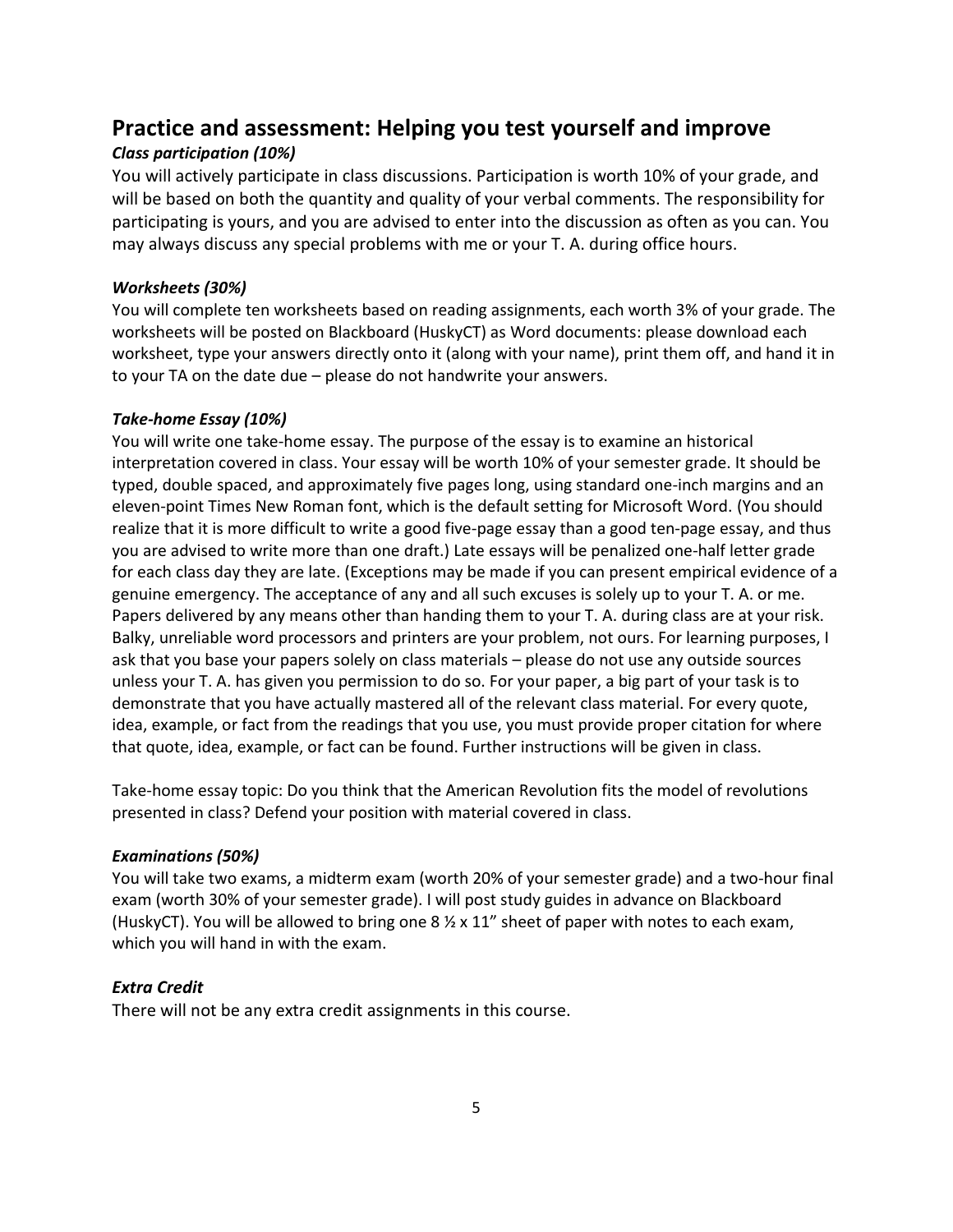# **Instructor: Who am I?**

My name is Jamie Eves, and I have been teaching history for more than thirty years. I have a Ph.D. in American History from the University of Connecticut, as well as an M. A. in American History from the University of Maine. My research specialties are eighteenth- and nineteenthcentury American environmental history, the rise and fall of the American textile industry, the history of New



2:Relative size comparisons of grizzly, brown, and giant short-faced bears. Illustration by Ruth Ann Border, 1988.

England, frontier and migration history, and public history – although over the years I have taught more than a dozen different history subjects. My doctoral dissertation was a study of the interrelationship of nature and culture in the Piscataquis River Valley in northern Maine, 1760-1870; my M.A. thesis traced a migration of farm families from Cape Cod in Massachusetts to the lower Penobscot River Valley in Maine, 1760-1820. I am also the Director of the Windham Textile and History Museum (the Mill Museum) in Willimantic, CT, and an official town historian of Windham, CT. Most of my published articles have been about Maine and Connecticut history – some have appeared in professional history journals, while others have been in publications aimed more at popular audiences. I was drawn to history by a love of the narrative form, and I try to emphasize good storytelling in all my classes. I believe that history belongs to the people, and that everybody has a right to know their history – that history has to accessible, readable, local, and affordable. I am particularly annoyed at "fake history" or "junk history" – history that is inaccurate, oversimplified, and/or bent towards some political, religious, or philosophical agenda. I am a husband, father, and grandfather. I am on Facebook, and post a lot of local history content on the Museum's FB page

[\(https://www.facebook.com/WindhamTextileandHistoryMuseum/?ref=bookmarks\)](https://www.facebook.com/WindhamTextileandHistoryMuseum/?ref=bookmarks) ; you are more than welcome to "like" the page. Like most academic and public historians, much of what I do is easily available to the public at little or no cost. If you want to see some of the history I have written, check out the web site of the Windham Textile & History Museum [\(www.millmuseum.org\)](http://www.millmuseum.org/) – most of the history content posted there is mine. My doctoral dissertation is shelved in Babbidge Library, in the sub-basement, where I suspect it is daily nibbled by giant mutant rats. I have published articles in *Technology and Culture*, *Connecticut History*, and *Maine History*, and book reviews in a variety of journals. I'm also pretty sure that you can read all about me on ratemyprofessor.com.

# **Schedule: What you need to do for each class**

UNIT I: COLONIAL AMERICA

08/29 Introduction to the Course.

- 08/31 Lecture: On the Back of a Turtle: The Neolithic Revolution in North America.
- 09/01 Discussion: Introduction to Class Discussions.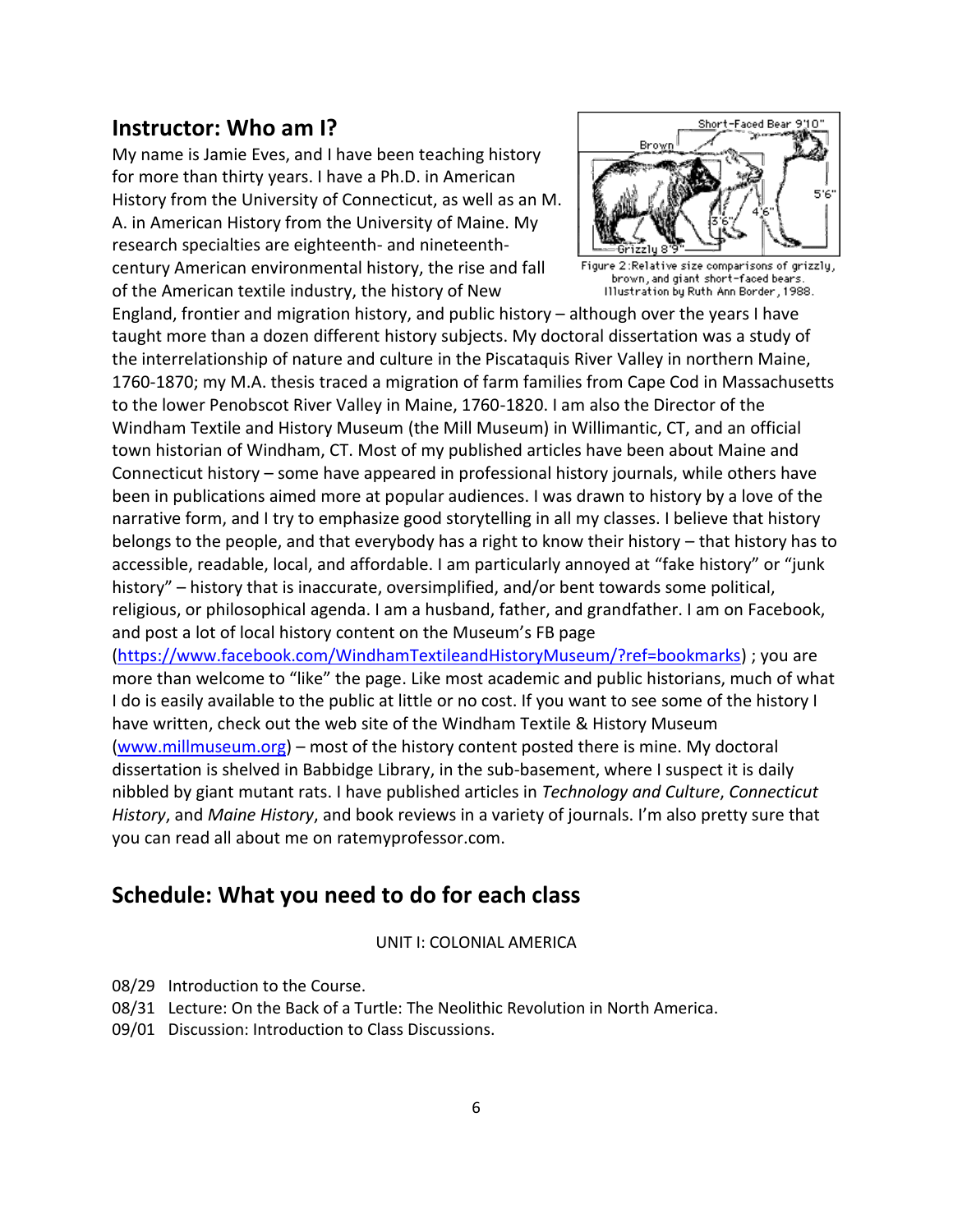

- 09/05 Lecture: On the Back of a Turtle: The Neolithic Revolution in North America.
- 09/07 Lecture: The Columbian Exchange and the Spanish Century.
- 09/08 Discussion: **Read:** *Mashantucket Pequot Museum and Research Center: History and Culture E-Book***, pp. 5-39.** *Complete and hand-in worksheet #1.*
- 09/12 Lecture: The Fall of Tsenacommacah and the Founding of Colonial Virginia.
- 09/14 Lecture: The Fall of Tsenacommacah and the Founding of Colonial Virginia.
- 09/15 Discussion: **Read: "A History of Jamestown" and watch video "Merchants of Virginia."** *Complete and hand in worksheet #2.*
- 09/19 Lecture: The Great Migration and the Founding of Colonial New England.
- 09/21 Lecture: The Puritan Hegemony.
- 09/22 Discussion: **Read Mayflower Compact, "A Model of Christian Charity," and "Dialog Between Old England and New."** *Complete and hand in worksheet #3.*
- 09/26 Lecture: The Six Cultural Hearths of Colonial British North America.
- 09/28 Lecture: From Colony to Province.
- 09/29 Discussion: **Read Crevecoeur, "What Is an American?"** *Complete and hand in worksheet #4.*

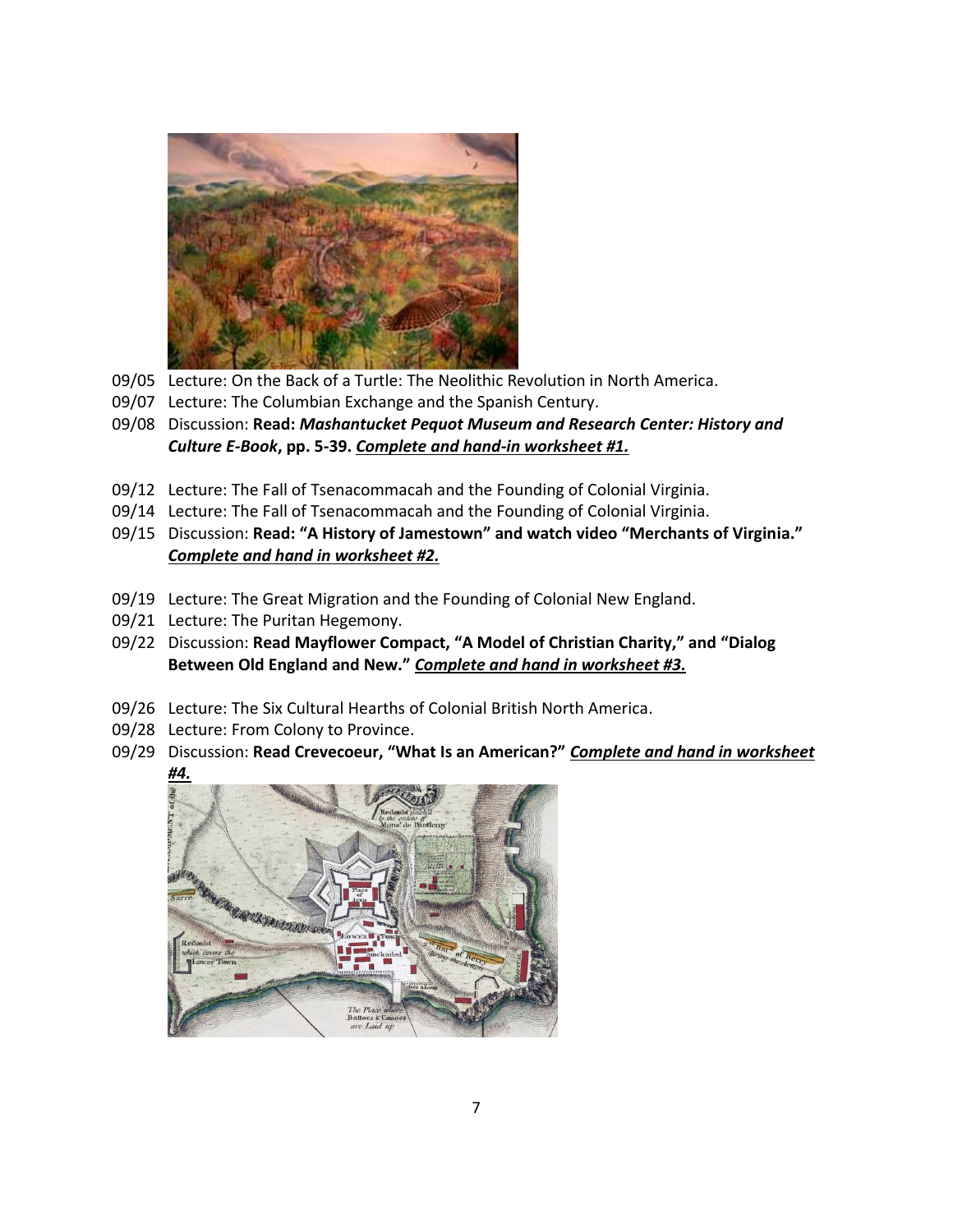#### UNIT II: THE AMERICAN REVOLUTION

- 10/03 Lecture: William Phipps, George Washington, Benjamin Franklin, Israel Putnam, and the Crucible of War.
- 10/05 Lecture: Towards a Theory of Revolutions.
- 10/06 *Midterm Exam***.**
- 10/10 Lecture: The American Revolution: The Reform Stage.
- 10/12 Lecture: The American Revolution: The Reform Stage.
- 10/13 Discussion: **Read: Declaration of Independence.** *Complete and hand in worksheet #5.*
- 10/17 Lecture: The American Revolution: The Radical Stage.
- 10/19 Lecture: The American Revolution: The Radical Stage.
- 10/20 Discussion: **Read: Articles of Confederation.** *Complete and hand in worksheet #6.*



- 10/24 Lecture: The American Revolution: The Reactionary Stage.
- 10/26 Lecture: The American Revolution: The Reactionary Stage.
- 10/27 Discussion: **Read: Joel Perlmann, et al., "Literacy, Schooling, and Teaching Among New England Women, 1730-1820."** *Complete and hand in worksheet #7.*

#### UNIT III: THE EARLY REPUBLIC

- 10/31 Lecture: Jefferson, Hamilton, and the Early Republic.
- 11/02 Lecture: The War of 1812 and the American Renaissance.
- 11/03 Discussion: **Read: Excerpt from** *The Pioneers***, excerpt from** *The House of the Seven Gables***, and "Home and Politics."** *Take-home essay due.*
- 11/07 Lecture: The Story of Nancy and Tom: Westward Expansion.
- 11/09 Topic: The Age of Jackson.
- 11/10 Discussion: **Read: Jamie H. Eves,** *A Valley White with Mist: Settlers, Nature, and Culture in a North Woods River Valley, 1800-70* **(excerpt).** *Complete and hand in worksheet #8.*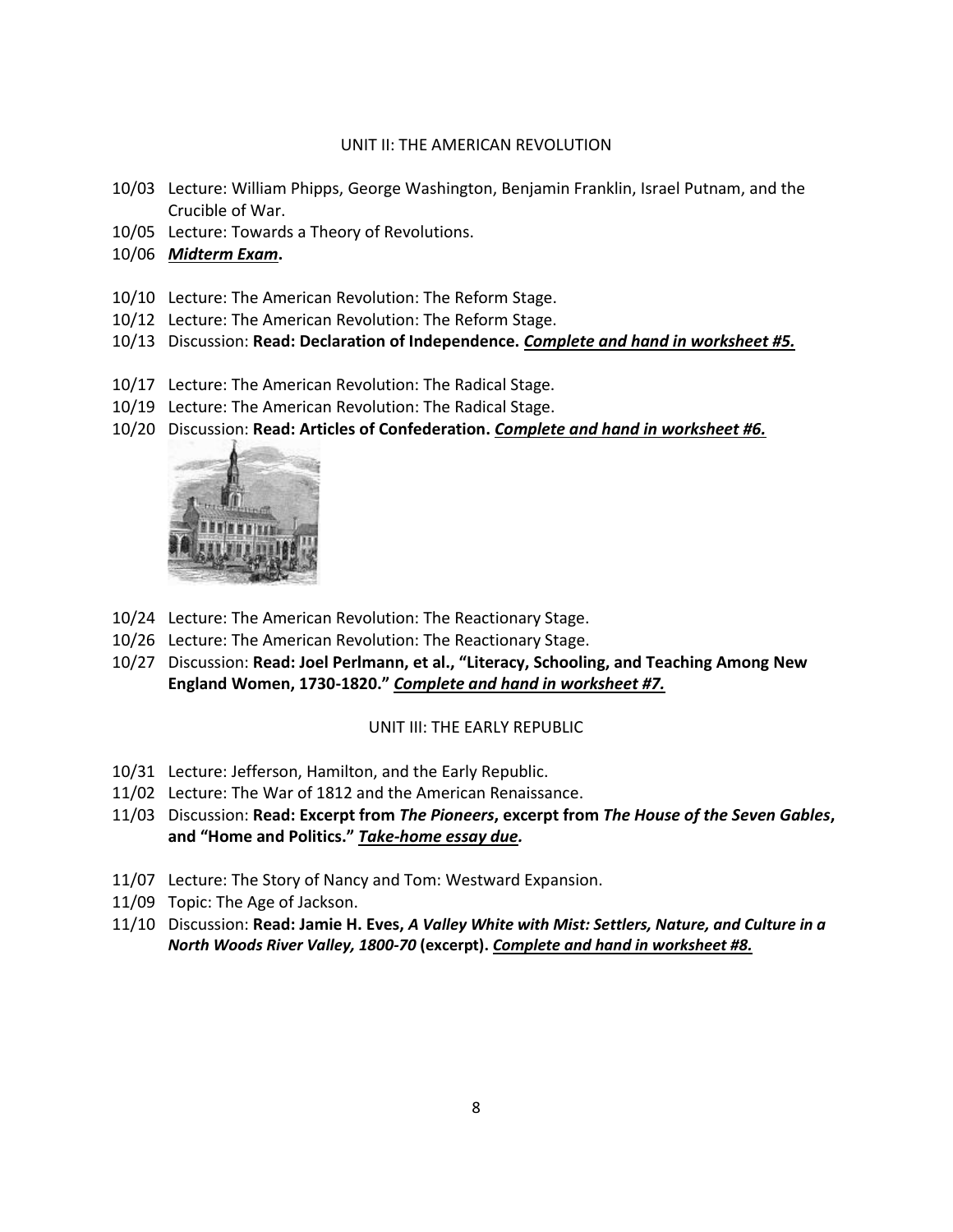

- 11/14 Lecture: A Gneiss Prospect: The Industrial and Market Revolutions.
- 11/16 Lecture: A Gneiss Prospect: The Industrial and Market Revolutions.
- 11/17 Discussion: **Read: Industrialization tables, excerpts from** *Loom and Spindle,* **and the Declaration of Sentiments.** *Complete and hand in worksheet #9.*

THANKSGIVING RECESS

#### UNIT IV: THE CIVIL WAR

- 11/28 Lecture: Roll, Jordan, Roll: Slavery in the Old South.
- 11/30 Lecture: The Crisis of Union.
- 12/01 Discussion. **Read: Excerpts from** *Incidents in the Life of a Slave Girl***.** *Complete and hand in worksheet #10.*



- 12/05 Lecture: The Crisis of Union.
- 12/07 Lecture: And the War Came.
- 12/08 Discussion: **Read: "Gettysburg Address" and "Second Inaugural Address."**

#### *Final exam during finals week.*